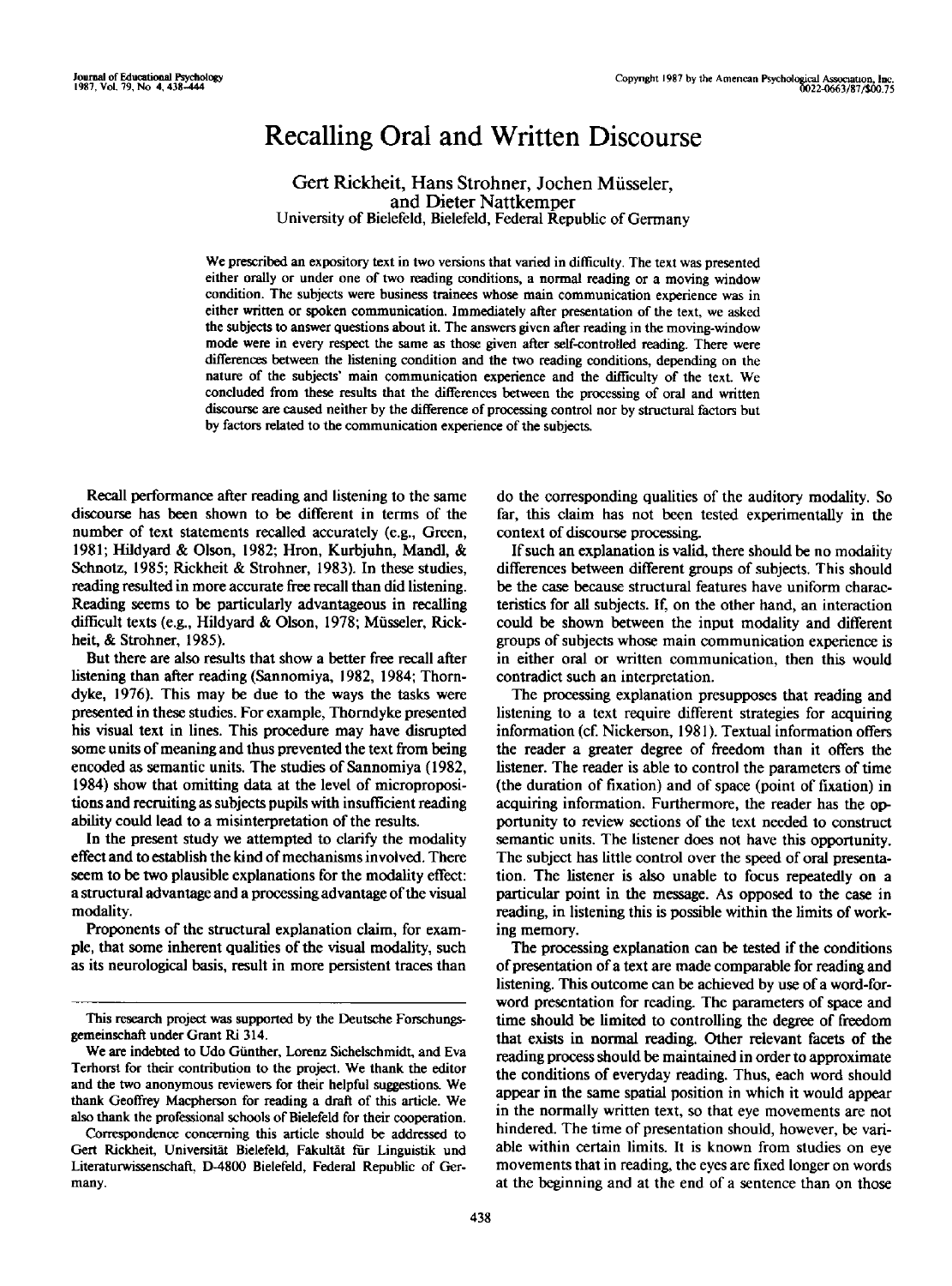in the middle. This variability in the fixation time should be accounted for by a corresponding extension of the presentation time and of the interval of time between the words.

Should the reproductions after a word-for-word visual presentation be more like those that result after hearing a text, the hypothesis that modality effects are based on the different degrees of control in acquiring information from reading and listening would be supported. Should the word-for-word presentation be more like that of normal reading, other causative factors must be sought.

An alternative hypothesis is that the influence of processing control would be discernible only when the text message is sufficiently difficult. As when in difficult texts the regressive eye movements increase, the text recall following word-forword presentation should be like that following auditory presentation. Understanding after the reading of a difficult text should be negatively affected by the word-for-word presentation. In the case of easy texts, this may be less apparent.

## Method

### *Subjects*

The 210 subjects were German-speaking business trainees of both sexes. The business trainees were all in the 2nd or 3rd year of training. Their mean age was 19.1 years, and the standard deviation was 1.8 years. The main communication experience of the subjects was based on the following two criteria:

(a) The profession of the subjects---the subjects were business trainees for professions that require a considerable amount of written communication (e.g., sales managers) or trainees for professions that require a relatively small amount of written communication (e.g., mechanics). (b) The responses of the subjects to a questionnaire—the subjects were asked to state how much time they spent using a particular communication medium (e.g., newspapers, books, radio, television, and cinema). The subjects were assigned to experimental groups according to both of these criteria. Subjects in the written communication group had professions in which writing was the main means of communication. These subjects spent most of the time devoted to communication reading and writing. Subjects in the spoken communication group had professions in which speech was the main means of communication. These subjects spent most of the time devoted to communication listening and speaking.

The two subject groups differed with respect to their educational level. The group whose main communication was written had a higher level of education than the group whose main communication was spoken,  $\chi^2(2, N = 210) = 39.37, p < .001$ .

## *Materials*

The text that was presented was about 430 words long. We took it from an area in which subjects had everyday knowledge to ascertain the possible interaction of subjects' world knowledge with knowledge gained from the text during the reading or hearing of the text. A theme from popular science, various aspects of drug consumption (e.g., different drugs, drug dependence, the drug trade, the drug scene, withdrawal symptoms, and treatment), was discussed.

We drew up two versions of text with different degrees of difficulty. We transposed separate sections of the text version at a macrostructural level and used various embedded structures at the syntactic level. The advantage of this procedure was that we could draw up both an easy and a difficult version of the text without having to resort to different text bases. Comparability of the texts at the propositional level was thus ensured.

In a control experiment, the easier version of the text was shown to be higher than the difficult text in fluency, comprehensibility, consecutiveness, and ease to recall. In another control experiment, the easier version of the text also gave different internal representations of its macrostructure. Subjects evaluated the text after reading each sentence and indicated whether a new aspect of the subject matter was discussed and how important the separate statements appeared to the subject. According to the evaluation of the subjects, the importance of each statement was considerably different in the text versions. We thus assumed a different construction of the macrostructure in each text.

The text as a whole was presented visually, orally, or visually word for word. If the whole text was presented visually, the subjects were given the text, which was typewritten on two pages. The subjects to whom the text was orally presented heard a tape recording of the text read by a male speaker. The text was presented visually word for word on the display screen of a microcomputer. Each word appeared in the same spatial position on a line as it did in the written text (moving window technique). The line was always situated in the middle of the screen. The presentation time for a word was 280 msec. This period was followed by an interval of darkness on the screen of 50 msec. In order to enable subjects to do a return sweep of the material with their eyes, the presentation time for a word at the beginning of the line was 400 msec. It is known from studies of eye movements in reading that the fixation time is considerably longer at the beginning and at the end of sentences or clauses than within the sentence itself. For this reason, the period of screen darkness was lengthened to 1 after a period and to 280 msec after a comma.

#### *Design*

The experimental design of the study included three factors: main communication experience (written or spoken), presentation modality (listening, normal reading, or word-for-word reading), and text difficulty (easy or difficult). In each of the 12 cells of the  $2 \times 3 \times 2$ design, there were 15 subjects, that is, a total of 180 experimental subjects.

In addition, there were two control groups, each consisting of 15 subjects. The subjects in one control group were business trainees whose main form of communication experience was written communication. The subjects in the other control group had spoken communication as their main form of communication experience. The control subjects answered the 20 test questions without having read or listened to the experimental test. The function of the control groups was to reveal possible differences in how questions were answered or in the world knowledge between the two experimental subject groups.

### *Procedure*

The subjects were tested in groups of 4 or 5. They were instructed to carefully listen to or read the text in order to take a test following the presentation. They were told that when the whole text was presented visually, they would be allowed to read it only once. In the case of the word-for-word presentation, subjects were given training with a neutral text before the experimental text was presented, in order for the subjects to accustom themselves to the way in which the words were to be presented.

Immediately following presentation of the text, the subjects were asked 20 questions on the content of the text, for example, "Which drugs are allowed?" and "What are the causes of drug abuse?" The questions were arranged in random order. Each question was written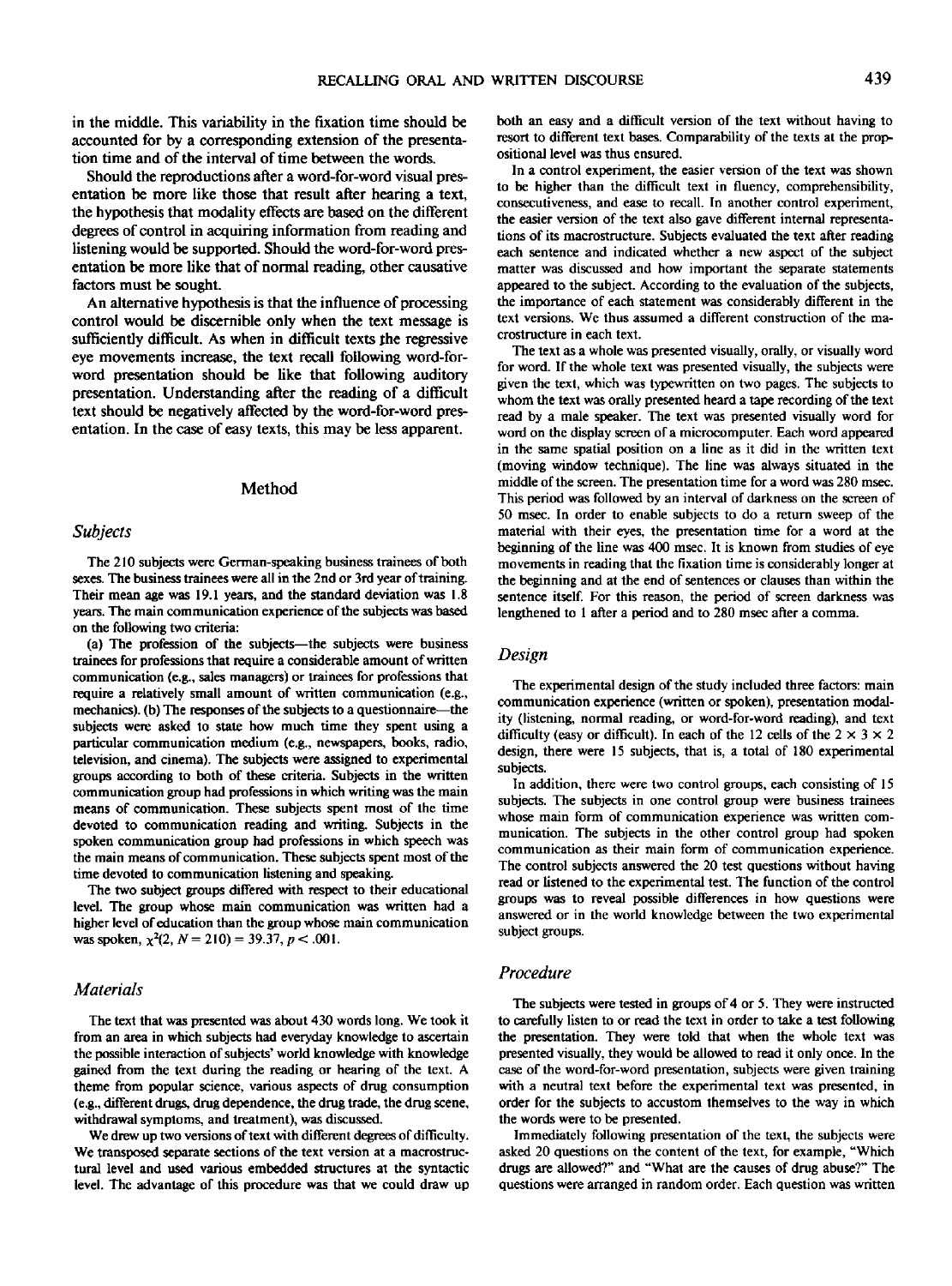in the upper part of an otherwise blank sheet, so that the subjects could write their answers below the question.

#### *Evaluation*

The answers of the subjects were transposed into lists of propositions according to the procedure described by Turner and Greene (1977). Each proposition thus transposed was finally classified by one of five trained raters into one of four evaluation categories, as shown in Table 1.

A proposition was classified as a *complete reproduction* if the predicate-argument structure of the responded proposition was in agreement or was synonymous with a proposition of the original text.

A proposition was classified as a *partial reproduction* if it contained only part of the predicate-argument structure (or its synonym) of an original proposition.

A proposition that contained at least a part of one original proposition of the text base was classified as a *text inference.* 

A proposition was classified as a *world knowledge inference* if it was based exclusively on world knowledge of the subject.

The correlation coefficients of interrater reliability for the five evaluation categories were between .75 and .94.

#### **Results**

A multivariate comparison between the two control groups resulted in a significant difference,  $T^2 = 15.85$ ,  $F(4, 25) =$  $3.54, p < .05.$ 

Subjects whose main communication experience was in written communication tended to recall more complete reproductions than did those whose main communication experience was in spoken communication, but this effect did not reach a high level of significance,  $M = 4.7$  versus 3.8,  $t(28) = -.76$ ,  $p > .10$ . More text inferences were produced in the first group,  $M = 38.1$  versus 23.7,  $t(28) = -2.31$ ,  $p < .05$ . This also applied to text and world inferences,  $M = 43.4$ versus 32.3,  $t(28) = -1.74$ ,  $p < .10$ . A reverse effect was seen in the case of partial reproductions,  $M = 7.5$  versus 10.8,  $t(28)$  $= 2.88, p < .01.$ 

This effect may have resulted from the fact that different strategies were used by the two groups in answering questions or that there were differences in their knowledge. In any case, these underlying differences must also be taken into account in the comparison of the experimental groups. We thus subtracted the mean score of the appropriate control group from the score of each experimental subject.

The subtraction of a constant value from the experimental groups is an unusual but effective way to control the communication experience variable. This is because the subtraction of a constant value from the experimental raw score changes only the sum of squares in the main variable, communication experience, but does not influence the respective error. Likewise, the remaining main effects and the interaction effects are not affected. The resulting difference scores served, in addition to the raw scores, as dependent variables in the statistical analyses in the main variable, communication experience.

The difference scores of the four evaluation categories for each subject were entered as dependent variables in a multivariate analysis of variance (MANOVA). The variables in this MANOVA were main communication experience (written or spoken), presentation modality (listening, normal reading, or word-for-word reading), and text difficulty (easy or difficult). There was a significant effect for the main communication experience,  $F(4, 165) = 7.52$ ,  $p < .001$ , and for the text difficulty,  $F(4, 165) = 2.48$ ,  $p < .05$ . In addition, there was a significant interaction between the presentation modality and the text difficulty,  $F(8, 330) = 3.08$ ,  $p < .01$  and a trend toward a significant interaction between the presentation modality and the main communication experience, F(8, 330)  $= 1.93, p = .055.$ 

Subsequently, univariate analyses of variance (ANOVAS) for the difference scores were carried out for each of the four evaluation categories. The variables in these analyses were the same as in the MANOVA.

For complete reproductions (see Figure l), there was a significant effect of the main communication experience,  $F(1)$ ,

Table **<sup>1</sup>**

*Evaluation Categories and Examples From the Original German Version and Their Translations* 

| Evaluation category                    | Example                              | Translation                     |
|----------------------------------------|--------------------------------------|---------------------------------|
| Original propositions                  |                                      |                                 |
| Proposition 1                          | Kommen zu, es, Entzugserscheinung    | Come to, it, withdrawal symptom |
| Proposition 2                          | Ist ein, Schmerz, Entzugserscheinung | Is a, pain, withdrawal symptom  |
| Complete reproduction of Proposition 1 |                                      |                                 |
| Complete version                       | Kommen zu, es, Entzugserscheinung    | Come to, it, withdrawal symptom |
| Synonymous version                     | Entstehen, Entzugserscheinung        | Arise, withdrawal symptom       |
| Partial reproduction of Proposition 1  | Kommen zu, es, Erscheinung           | Come to, it, symptom            |
| <b>Text inferences</b>                 |                                      |                                 |
| Proposition 1                          | Kommen zu, es, Schmerz               | Come to, it, pain               |
| Proposition 2                          | Kommen zu, es, Fieber                | Come to, it, fever              |
| World knowledge inference              | Hoch, Fieber                         | High, fever                     |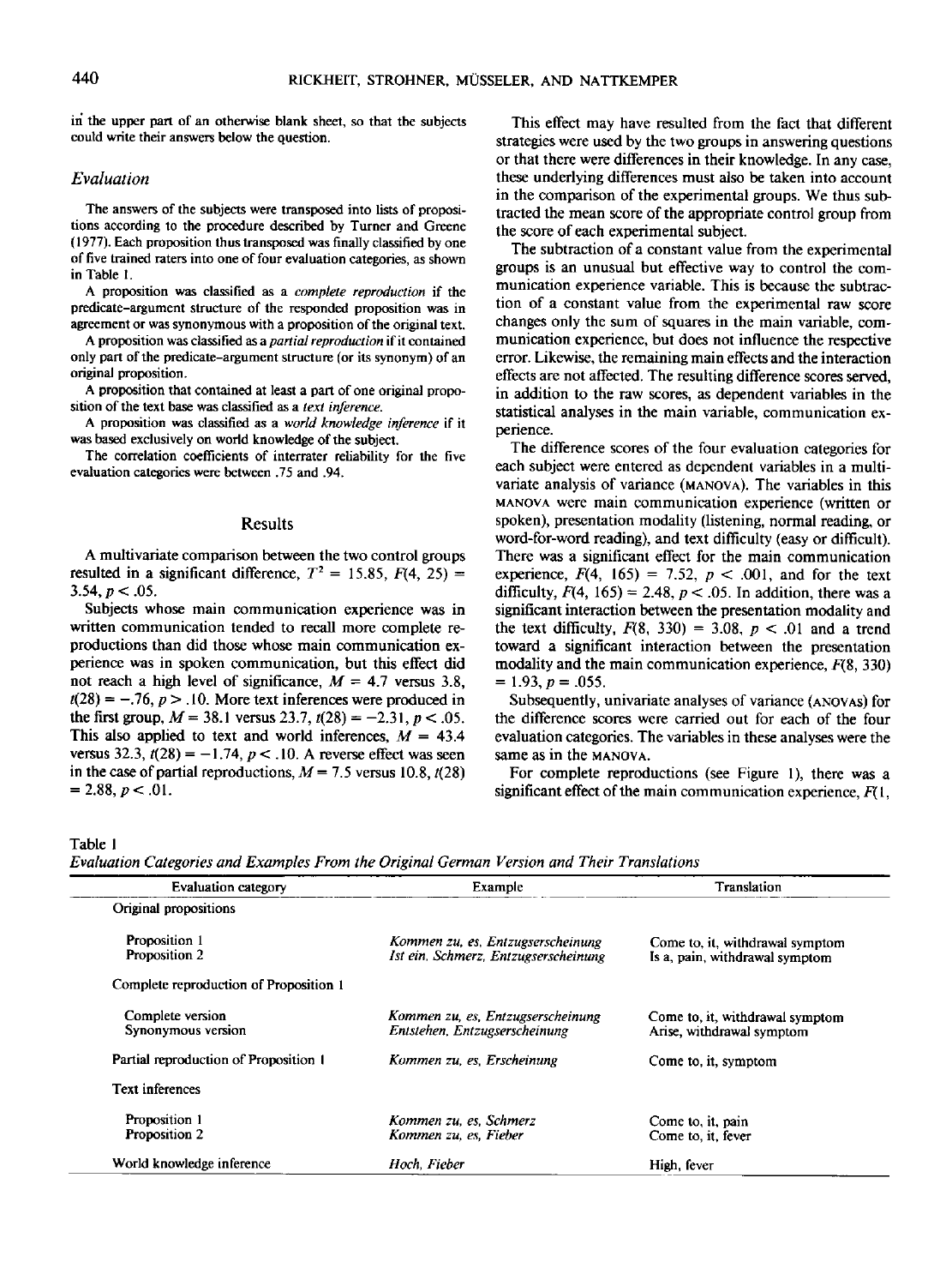

*Figure 1.* Means and standard errors of the difference scores for the number of complete reproductions. The difference score is the result of subtracting the mean score of the appropriate control group from the score of each experimental subject.

168) = 4.75,  $p < .05$ ,  $MS_e = 20.27$ , and a trend toward an interaction between presentation modality and main communication experience,  $F(2, 168) = 2.86$ ,  $p = .059$ ,  $MS_e =$ 20.27. In both reading groups, those subjects whose main communication experience was in written communication recalled more complete reproductions than did those subjects whose main communication experience was in spoken communication. In the analysis of raw scores, this effect is even more evident,  $F(1, 168) = 12.08$ ,  $p < .001$ ,  $MS_e = 20.27$ . However, for listening, there was a trend in the opposite direction.

For partial reproductions, there was also a significant effect in the difference scores of the main communication experience,  $F(1, 168) = 26.25$ ,  $p < .001$ ,  $MS_e = 16.42$ , which resulted from the higher scores of the subjects with mainly written communication experience. Because there was no such effect in the raw scores,  $F(1, 168) = .15$ ,  $p > .10$ ,  $MS_e =$ 16.44, this effect seems to have been due mainly to the subjects' world knowledge in answering questions.

For text inferences (see Figure 2), the effect of text difficulty was significant,  $F(1, 168) = 7.94$ ,  $p < .01$ ,  $MS_e = 261.36$ , as well as for the interaction between presentation modality and text difficulty,  $F(2, 168) = 10.27$ ,  $p < .001$ ,  $MS_e = 261.36$ , in the difference scores. These effects are due to the high number of text inferences subjects made after listening to the easy text version and to the low number of text inferences they made after listening to the difficult text version. For both reading groups, there were no differences between the two text versions. The main communication experience was significant in the analysis of raw scores,  $F(1, 168) = 30.25$ ,  $p < .001$ ,  $MS_e = 261.36$ .

In the case of world knowledge inferences (see Figure 3), there was also a significant effect of text difficulty,  $F(1, 168)$  $= 5.45$ ,  $p < .05$ ,  $MS_e = 222.27$ . There were more world knowledge inferences with the easy text version. In addition, there was an interaction between main communication experience and text difficulty,  $F(2, 168) = 3.96$ ,  $p < .05$ ,  $MS_e =$ 222.27. With the difficult text version, the subjects whose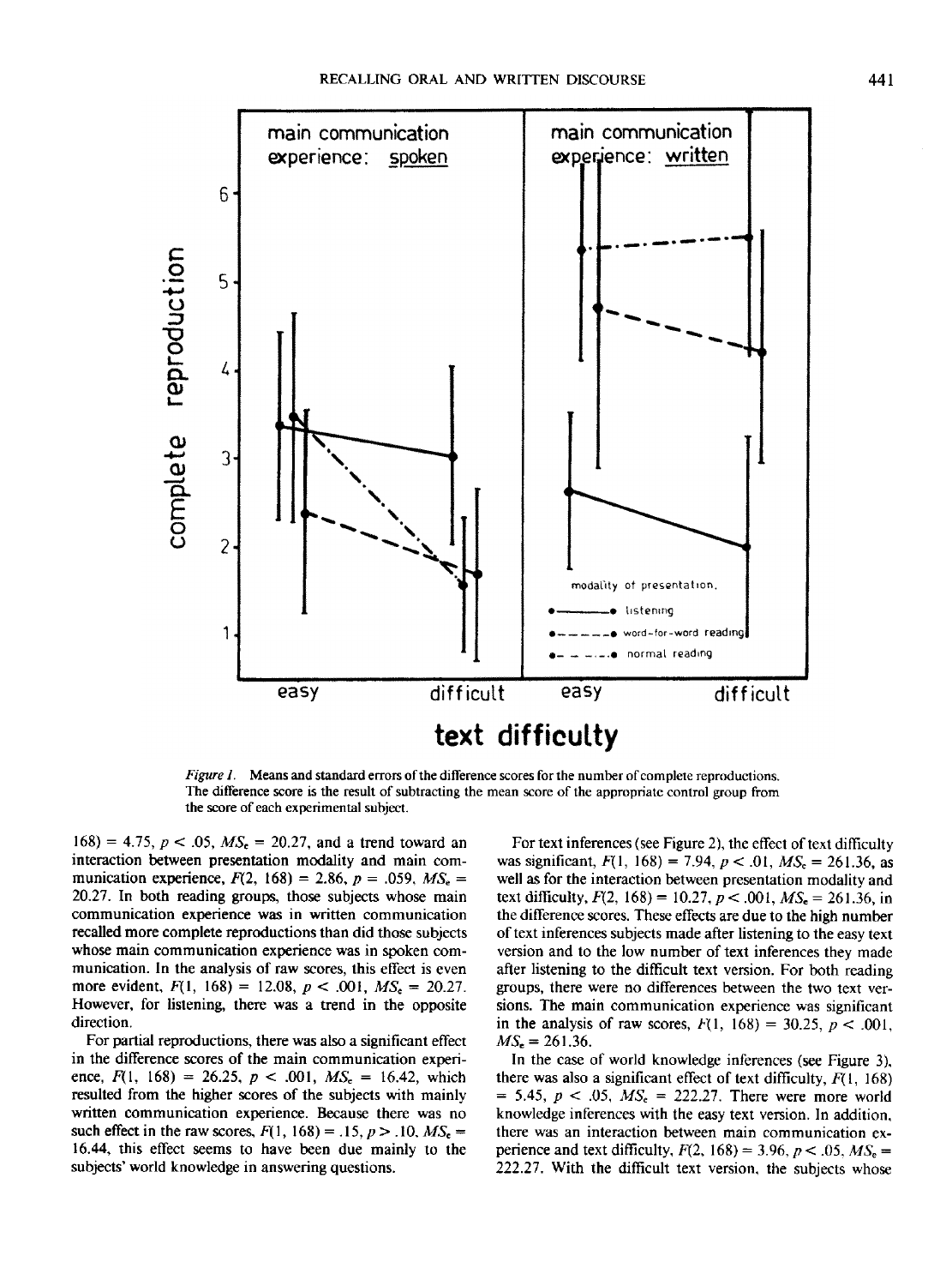

*Figure 2.* Means and standard errors of the difference scores for the number of text inferences. The difference score is the result of subtracting the mean score of the appropriate control group from the score of each experimental subject.

main communication experience was in spoken communication produced more world knowledge inferences than did the subjects whose main communication experience was in written communication. There was the same tendency of interaction between the presentation modality and text difficulty as there was in the text inferences. But here the interaction reached only the 10% level,  $F(11, 69) = 2.39$ ,  $p < .10$ ,  $MS = 222.27$ .

The main communication experience was significant in the analysis of raw scores,  $F(1, 168) = 17.59$ ,  $p < .001$ ,  $MS_e =$ 222.27. This means that world knowledge appears to be a decisive effect.

For all dependent variables, there were no differences between the two reading groups.

## Discussion

The results of the present study do not support the two causal hypotheses that we referred to in the introduction of this article. Because different subject groups showed a systematically different recall performance after subjects read or listened to the same text, the explanation of the modality effect by a structural advantage of the visual modality can be refuted. On the other hand, the processing hypothesis fits in well with the observed difference between subject groups. It is conceivable that the two subject groups coped differently with the processing demands of written and oral texts. Other results of the present study, however, are not compatible with the processing explanation.

No significant differences were found either between the two reading conditions for the two reproduction categories or for the two inference categories. This was true for both subject groups. Likewise, the difficulty of the text had no influence on either reading condition. Information processing in reading a text thus appeared not to be influenced by the degree of processing control occurring in the pattern of eye movements. This result is comparable to that found in other studies, in which a predominance of the natural reading condition, as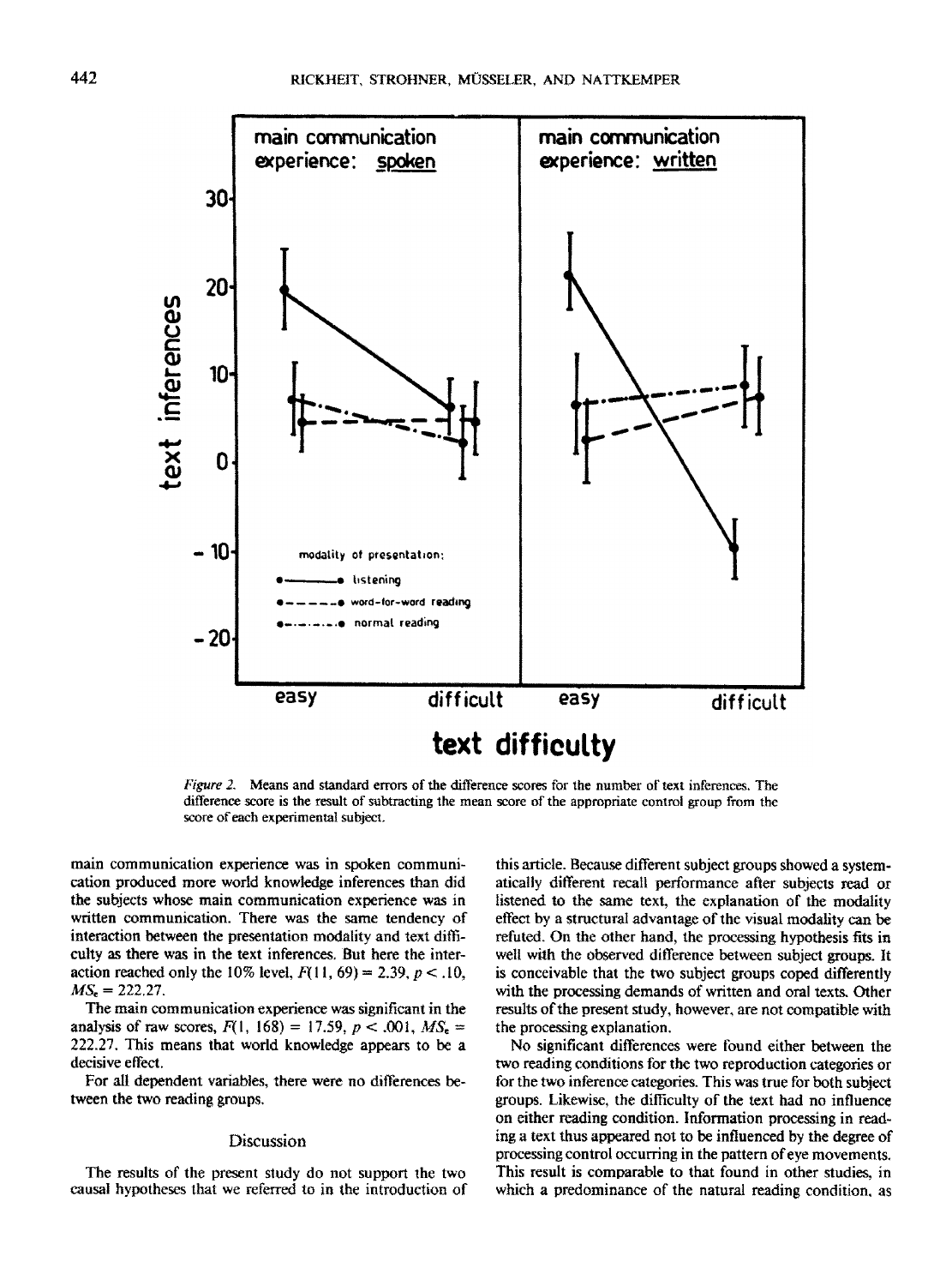

*Figure 3.* Means and standard errors of the difference scores for the number of world knowledge inferences. The difference score is the result of subtracting the mean score of the appropriate control group from the score of each experimental subject.

opposed to word-for-word text presentation that cannot be controlled by the subjects, could not be established (Juola, Ward, & McNamara, 1982; Just, Carpenter, & Woolley, 1982). The fact that there are no differences between the reading conditions leads one to conclude, in agreement with Ward  $&$  Juola (1982), that the corresponding processes involved in understanding a text are similar. Therefore, the processing explanation of the modality effect has to be refuted as well.

The present experiment could give rise to the criticism that communication experience may be confused with educational level and reading ability. We do not think, however, that this criticism is sufficient to explain all the effects. First, if educational level and reading ability are significant, a great disadvantage should have been observed after a word-for-word presentation to the subject group whose main communication experience was oral. In the pretest that we carried out, all the subjects with this main experience were able to read the text at a speed corresponding to the speed of presentation, so that

it was not necessary to exclude any subject. Second, a possible disadvantage resulting from lower educational level would have been manifested when these subjects answered questions that tested their world knowledge, There is, however, no apparent difference in the inference categories in respect to either the mode of visual presentation or in respect to the type of communication experience that subjects had.

There was an interaction between the difficulty of the text and the presentation modality in both inference categories. The number of inferences increased after subjects heard the easy text. A similar observation has been reported in various other studies (Harris, 1981; Hildyard & Olson, 1978, 1982; Rickheit, Strohner, & Miisseler, 1987; Slowiaczek & Clifton, 1980). Hildyard and Olson (1982) attributed this effect on hearing and reading a text to different attentional strategies. They believed that when listening to a text, the listener tends to extract the essential information, whereas a reader gives equal attention to all parts of the text, including detailed information.